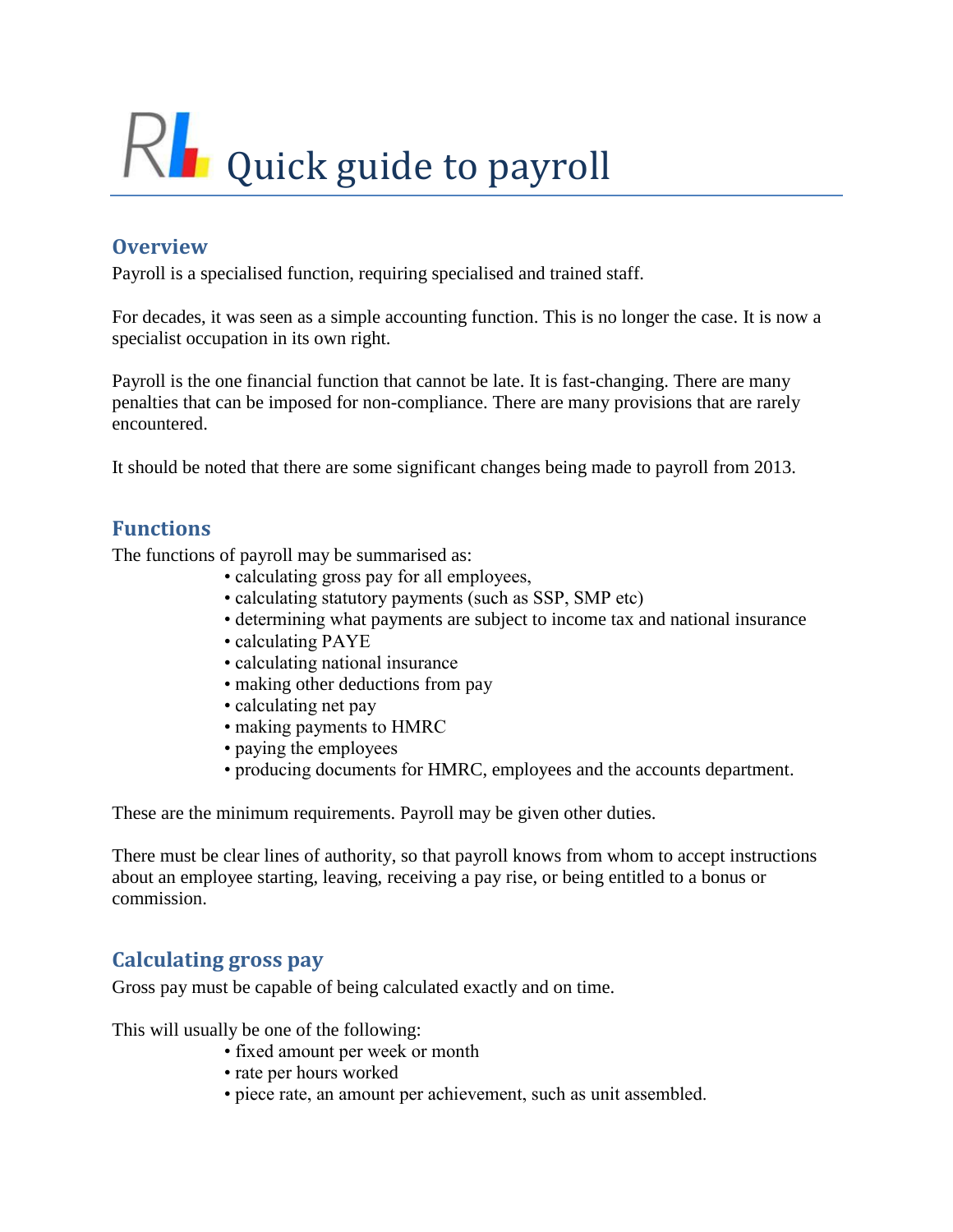For an hourly rate or piece rate, payroll must know the amount achieved, such as from a timesheet, clock card or similar document.

If overtime is paid, payroll must know if this at the normal rate or at a premium, such as time and a half.

Where bonuses and commissions are paid, there must be a system to ensure that payroll are notified of the amount.

However the gross pay is calculated, it must comply with the law on the national minimum wage.

An employee paid a fixed amount per month is paid a pro rata amount where the whole month is not worked. Tribunals have generally favoured using working days rather than calendar days, for which purposes holidays are regarded as working days. Such an adjustment may be needed:

- for the month in which the employee starts or leaves
- for any day where the employee is taking industrial action
- for any day of unpaid leave.

#### **Advances on salary**

Usually an advance on salary is ignored for payroll purposes.

Suppose an employee normally receives monthly gross pay of £3,000 and net pay of £2,300 after tax and national insurance. The employer agrees to lend him £1,000 partway through the month.

The £1,000 is paid without any deduction of tax or national insurance.

At the next pay run, the payslip is calculated as if no advance had been made, and the sum then deducted from the net figure. So the payslip will show gross pay of £3,000 and net pay of £1,300.

#### **Back pay**

Back pay is when a retrospective adjustment is made to a pay rate. An example is an employee given a pay rise from 1 July backdated to 1 April.

Payroll must check for each employee whether that employee has been continuously employed from 1 April, and make a pro rata adjustment if not.

The amount of back pay must be calculated and shown separately on the payslip.

It is treated as an addition to gross pay in the pay period *when paid.* You do not go back and recalculate past payslips.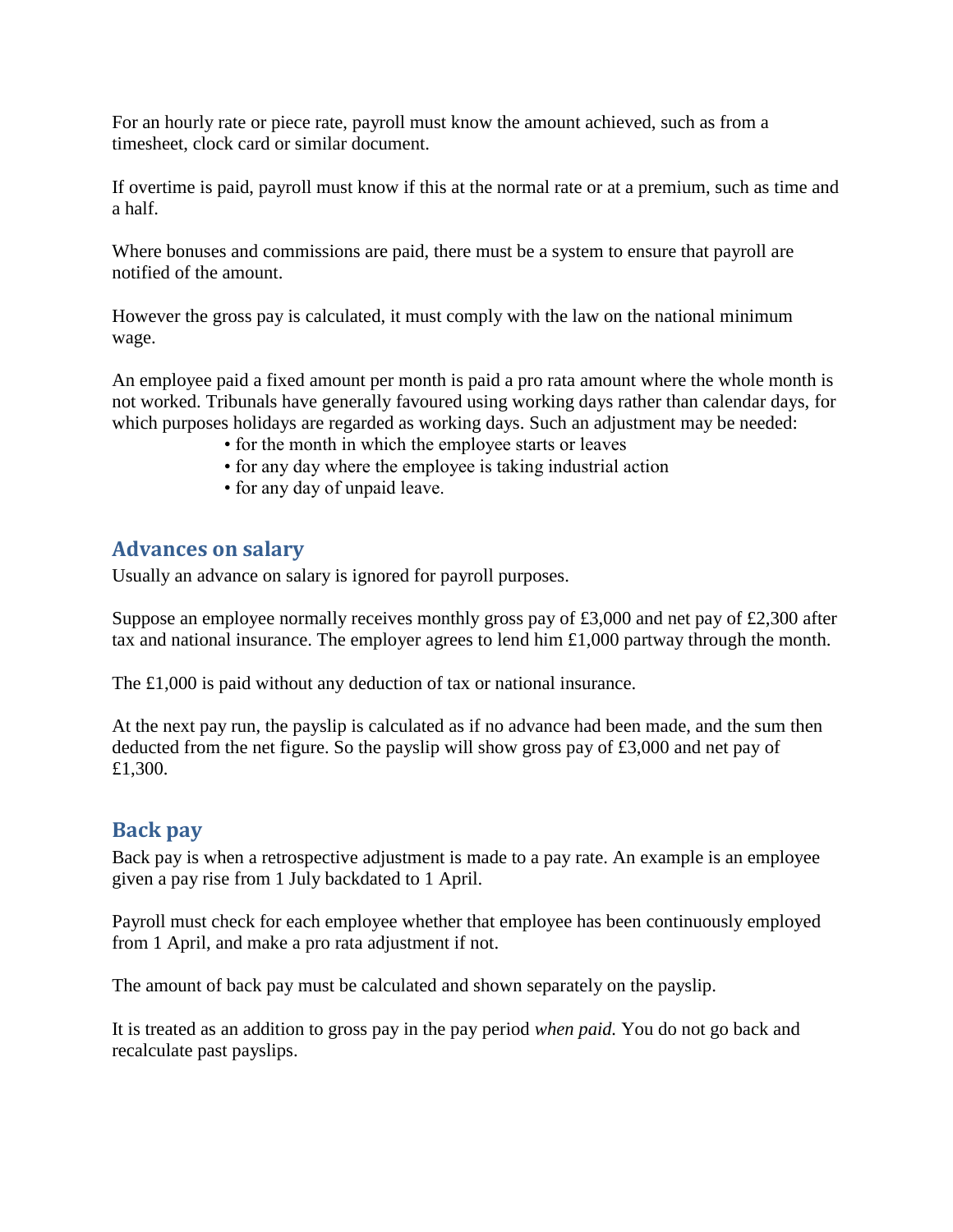#### **Allowances and expenses**

An allowance paid in cash is almost always treated as an addition to gross pay. It is subject to tax and national insurance.

To the extent that the allowance represents a tax-deductible expense, relief may be claimed. This may be done by the employee where the allowance is reflected in a tax code. Alternatively, the employee may apply to HMRC for a dispensation for it to be paid without tax deducted.

Business expenses that are reimbursed to an employee are usually not treated as gross pay. A refund of a personal expense usually is taxable as gross pay.

The amount of any allowances and expenses is a matter to be agreed between employer and employee. They are free to agree almost anything they wish. Payroll's function is to ensure that tax and national insurance is operated properly.

#### **Benefits in kind**

Benefits in kind are things which are provided by an employer but which are not in the form of cash.

Examples include company cars, cheap loans, private medical insurance, social club facilities and the suchlike.

Most of such benefits are subject to income tax and some are also subject to national insurance. However the method of collecting this tax is different.

Instead of deducting tax at source under the PAYE scheme, a form known as a P11D is submitted at the end of each year listing the benefits provided. The employee's tax code is usually adjusted so the employee pays tax on the benefit in the following year.

## **Net salary**

Net salary is calculated by making deductions from gross salary.

The only items that may be deducted from salary are:

- tax and national insurance
- items that the employee has authorised (such as pension contributions, loan repayments or trade union dues)
- student loan deductions
- attachment of earnings orders
- corrections from previous payslips (with exceptions)
- shortfalls in the retail trade.

It is an offence under Employment Rights Act 1999 s13 to make any other deduction from wages *even if the employee owes you money.*